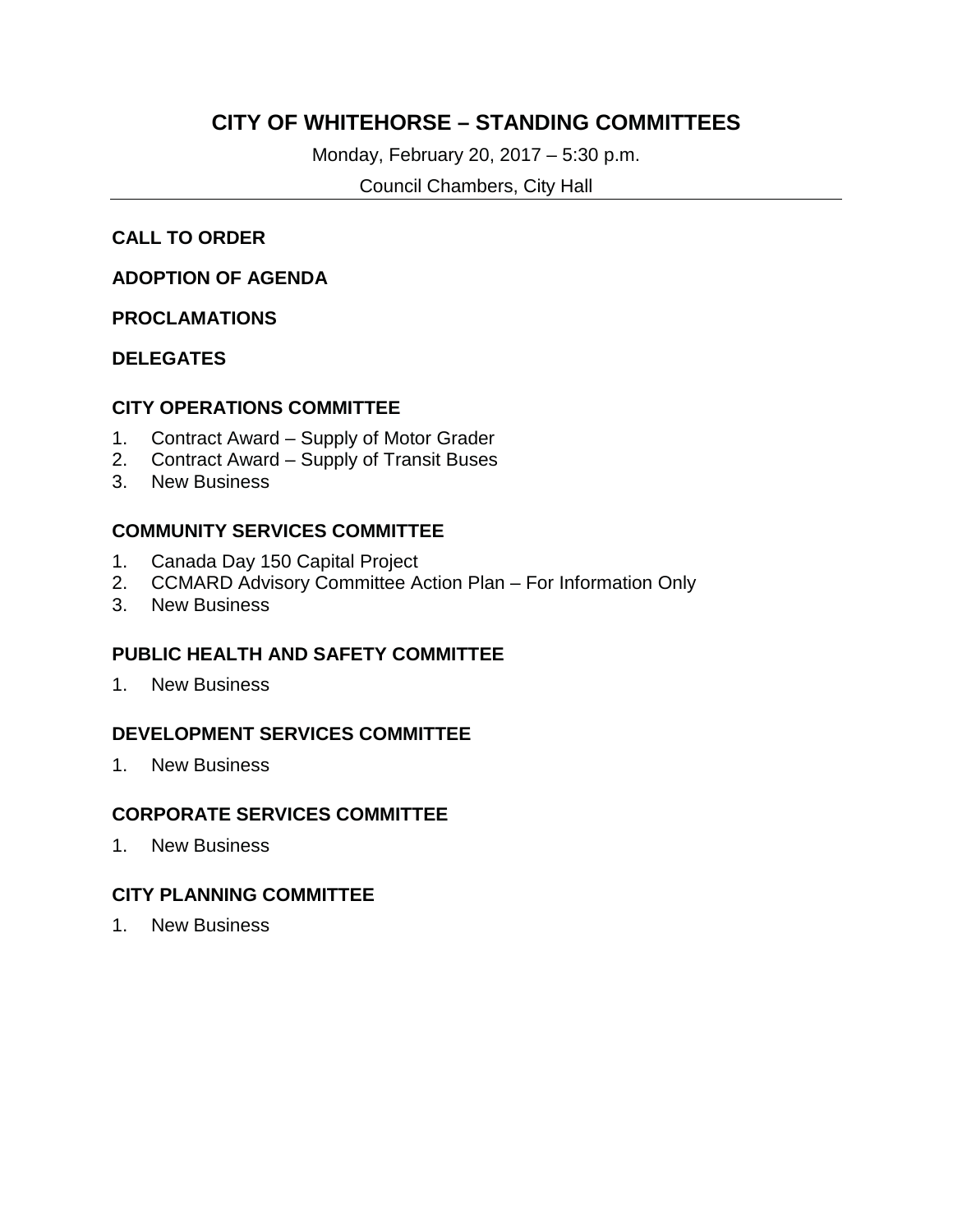# CITY OF WHITEHORSE CITY OPERATIONS COMMITTEE AGENDA

Date: Monday, February 20, 2017

Location: Council Chambers, City Hall



Chair: Samson Hartland Vice-Chair: Roslyn Woodcock

|    |                                                 | Pages   |
|----|-------------------------------------------------|---------|
| 1. | Contract Award – Supply of Motor Grader         | $1 - 1$ |
| 2. | <b>Contract Award - Supply of Transit Buses</b> | $2 - 3$ |
| 3. | <b>New Business</b>                             |         |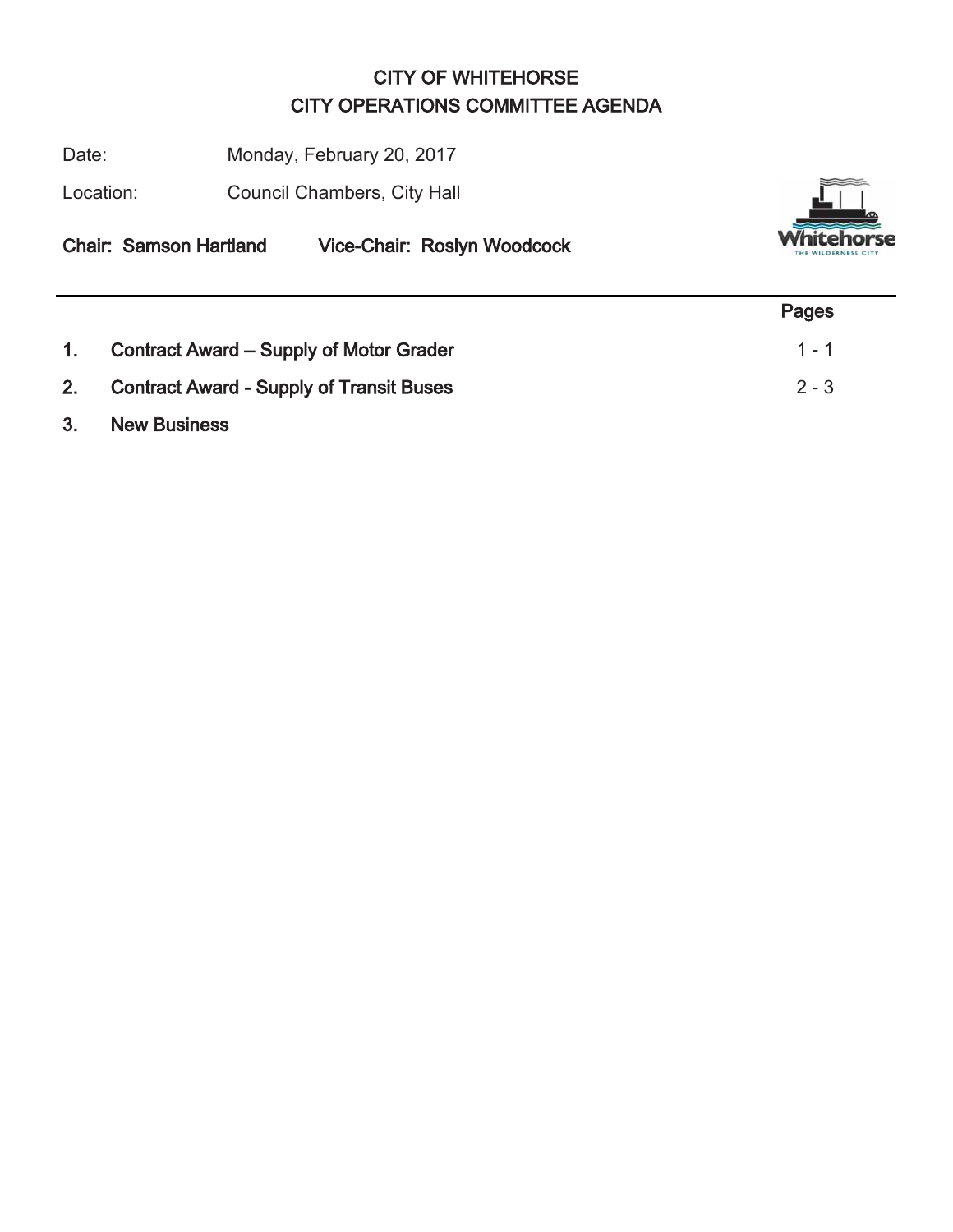### File #: J320c02009

# **ADMINISTRATIVE REPORT**

**TO**: Operations Committee

**FROM**: Administration

**DATE**: February 20, 2017

**RE**: Contract Award – Supply of Motor Grader

### **ISSUE**

Award of contract for the supply of one motor grader

### **REFERENCE**

2017 Capital Budget Project #320c02009 – One Motor Grader (Budget of \$360,000.00) Request for Tender 2017-OPS0005

### **HISTORY**

The approved Capital Plan for 2017 includes funding for one motor grader, equipped with a snow wing. This piece of equipment is a replacement unit for an aging piece of the City's fleet that is due to be replaced under the City's Vehicle and Equipment Replacement Administrative Directive. As per the City's Purchasing and Sales Policy, a council resolution is required to award any contract in excess of \$100,000.00.

A public tender for the purchase of one motor grader was advertised online on January 16 and in the local newspapers on January 20, with a closing date of February 2, 2017. Five companies picked up tender documents for the motor grader and one bid was received at tender deadline:

Finning Canada  $$354,112.00$  (including snow wing)

### **ALTERNATIVES**

- 1. Award the contract to Finning Canada.
- 2. Cancel the tender.

### **ANALYSIS**

The sole bid was reviewed by a committee that checked for compliance with the specifications and terms and conditions in accordance with the Instructions to Bidders. The bid submitted meets tender specifications and is within the approved budget, including the snow wing.

Awarding this tender to Finning Canada will provide the Operations Department with the equipment necessary to provide both summer and winter road maintenance operations in accordance with the established policies. Cancelling the tender would result in the department not having the equipment needed to complete mandated service levels.

### **ADMINISTRATIVE RECOMMENDATION**

THAT Council award the contract for the supply of one motor grader complete with snow wing to Finning Canada in the amount of \$354,112.00.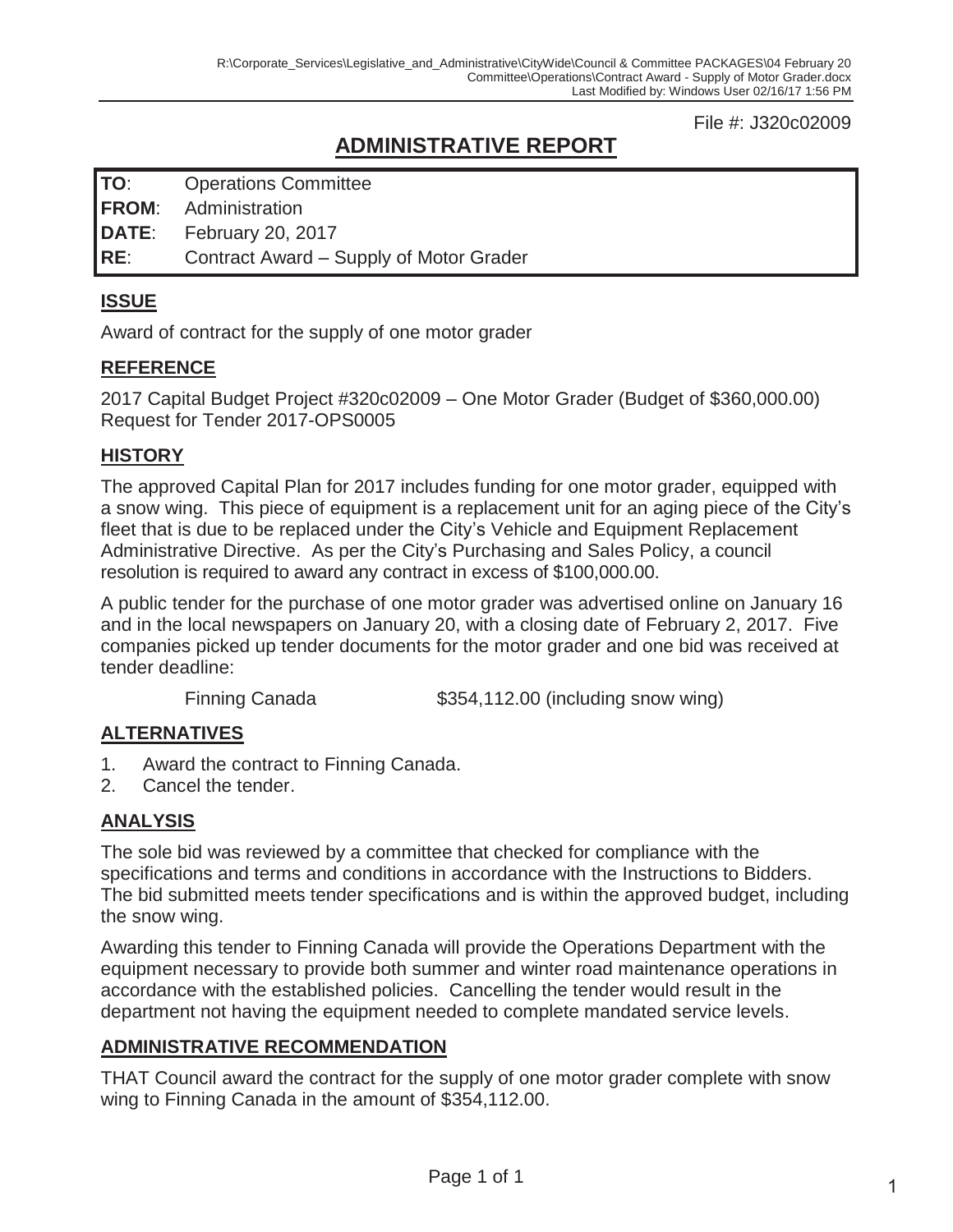File #: J320c01016

# **ADMINISTRATIVE REPORT**

| TO:<br><b>Operations Committee</b> |  |
|------------------------------------|--|
|------------------------------------|--|

- **FROM**: Administration
- **DATE**: February 20, 2016

**RE**: Contract Award – Supply of Transit Buses

### **ISSUE**

Award of contract for the supply and delivery of two transit buses

### **REFERENCE**

Capital Project #320c01016 – Replacement Transit Buses Purchasing and Sales Policy 2011-25-06 Administrative Report #J320c01315 (2016)

### **HISTORY**

The approved 2017 Capital Plan includes funding for two 40' low floor conventional transit buses with a budget of \$1,100,000, funded by Federal/Territorial funds. These two buses are replacement units for aging pieces of the City's fleet. It is crucial to ensure that the City has the equipment necessary to conduct transit operations and fleet maintenance. As per the Purchasing and Sales Policy, a council resolution is required to waive the bidding process in favour of any supplier, as well as to award any contract in excess of \$100,000.

Two 40' low floor conventional transit buses were purchased from Nova Bus and delivered to the City in December of 2016. In February 2017 the City requested a quotation from Nova Bus for two additional buses based on the same specifications as the units delivered in December.

The quotation received from Nova Bus was \$520,842.00 per unit.

This quotation is less than 1% higher than the 2016 purchase price (\$516,273.00 per unit)

### **ALTERNATIVES**

- 1. Approve waiving the bidding process and award the contract as recommended.
- 2. Do not approve waiving the bidding process and direct administration to publically tender the purchase.

### **ANALYSIS**

The City's entire conventional transit fleet consists of 13 units of 40' low-floor buses from Nova Bus. When these replacement units are delivered in 2018, the conventional transit fleet will range from 18 months to 13 years old.

In 2016, a review of the Whitehorse Transit fleet was completed and a replacement plan developed for the next five years. In order to space out replacement units, it was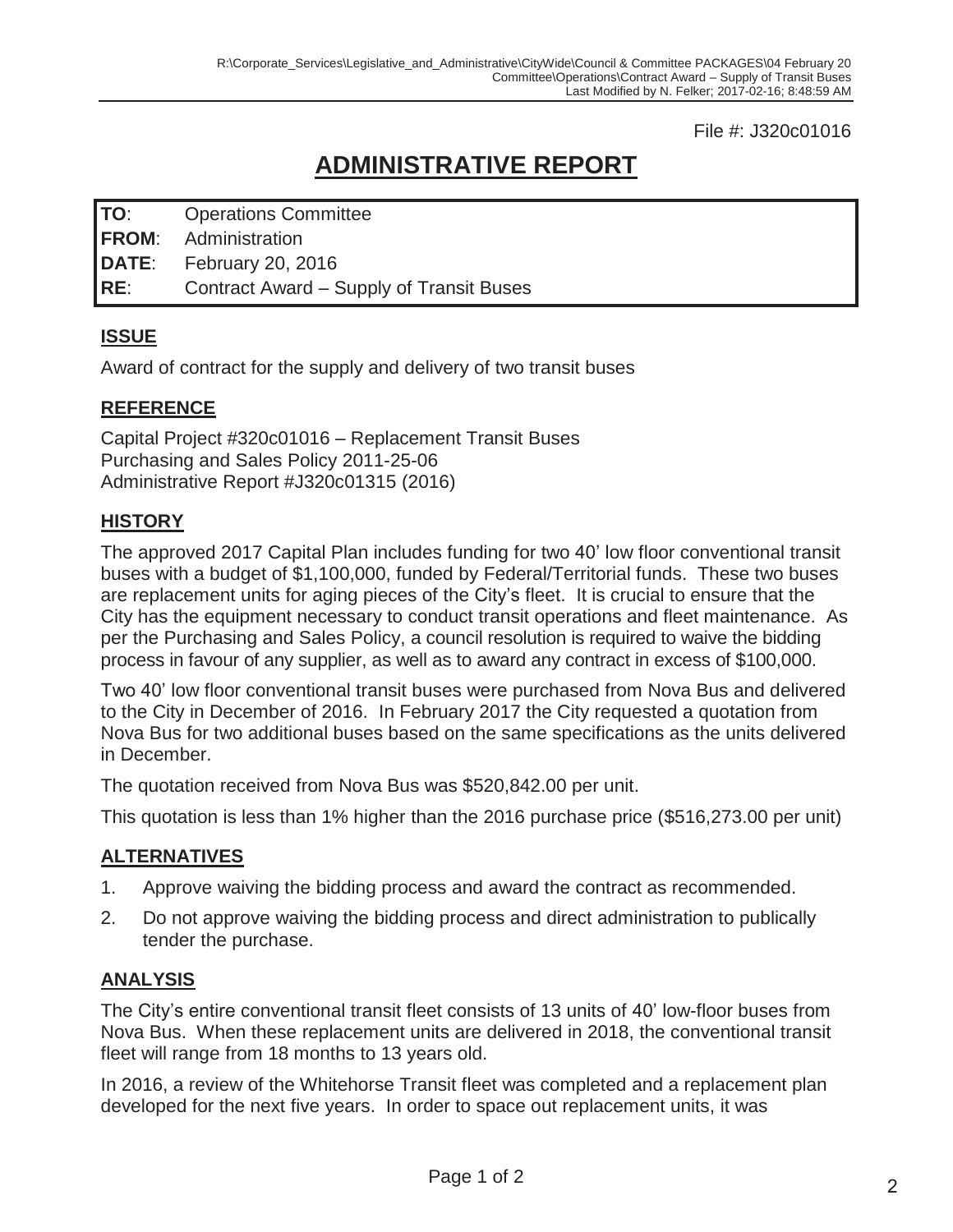determined that purchases would be no more than two units per year. As there is a North American back-log on manufacturing these units, the current delivery time is estimated at 14 months, if a purchase order is in place by mid-March 2017. Delivery time for orders received after mid-March 2017 will be more than 14 months. Delays in replacement may cause strain on existing transit services due to failures of aging equipment.

Proceeding with waiving the bidding process in favour of Nova Bus and awarding the contract for these two replacement buses will maintain a standardized conventional transit fleet and will ensure safe and accessible transit access to the public. This purchase would also serve to maintain standardization of the training, troubleshooting, parts and maintenance routines for fleet maintenance. This award would also ensure delivery of the new units as early as possible.

Not proceeding as recommended and releasing a public tender would negate any standardization of the conventional transit fleet. Initial estimates are that operating and maintenance costs could increase as much as \$130,000 in retooling and training costs in 2018 if a new supplier is chosen.

### **ADMINISTRATIVE RECOMMENDATION**

THAT Council waive the bidding process for the purchase of transit buses in favour of Nova Bus, a division of Volvo Canada Inc.; and

THAT Council award the contract for the supply of two 40' low floor transit buses to Nova Bus in the amount of \$1,041,684.00.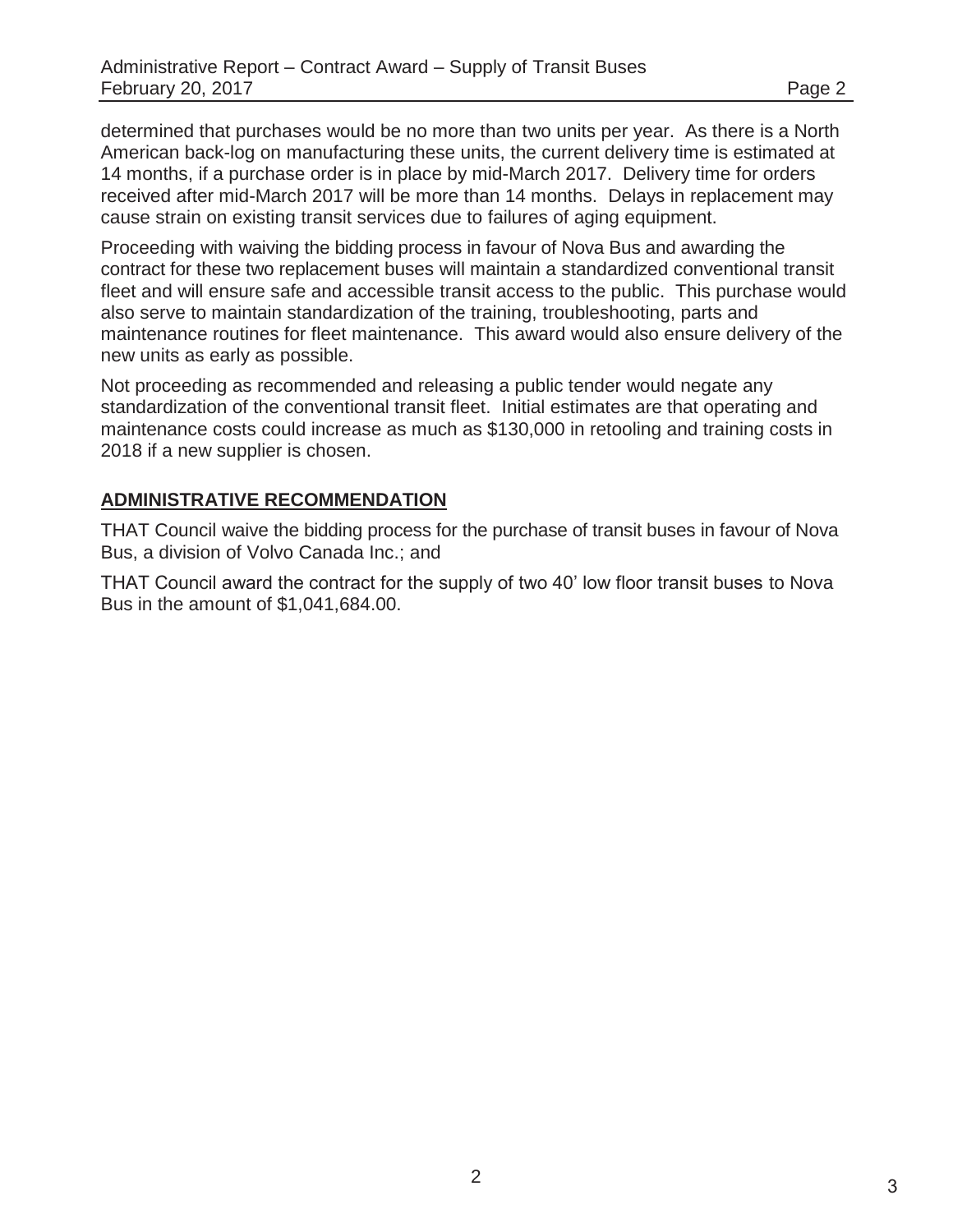# CITY OF WHITEHORSE COMMUNITY SERVICES COMMITTEE

Date: Monday, February 20, 2017

Location: Council Chambers, City Hall



Chair: Robert Fendrick Vice-Chair: Samson Hartland

|    |                                                                 | Pages   |
|----|-----------------------------------------------------------------|---------|
| 1. | Canada Day 150 Capital Project                                  | $1 - 5$ |
|    | 2. CCMARD Advisory Committee Action Plan - For Information Only | $6 - 9$ |
| 3. | <b>New Business</b>                                             |         |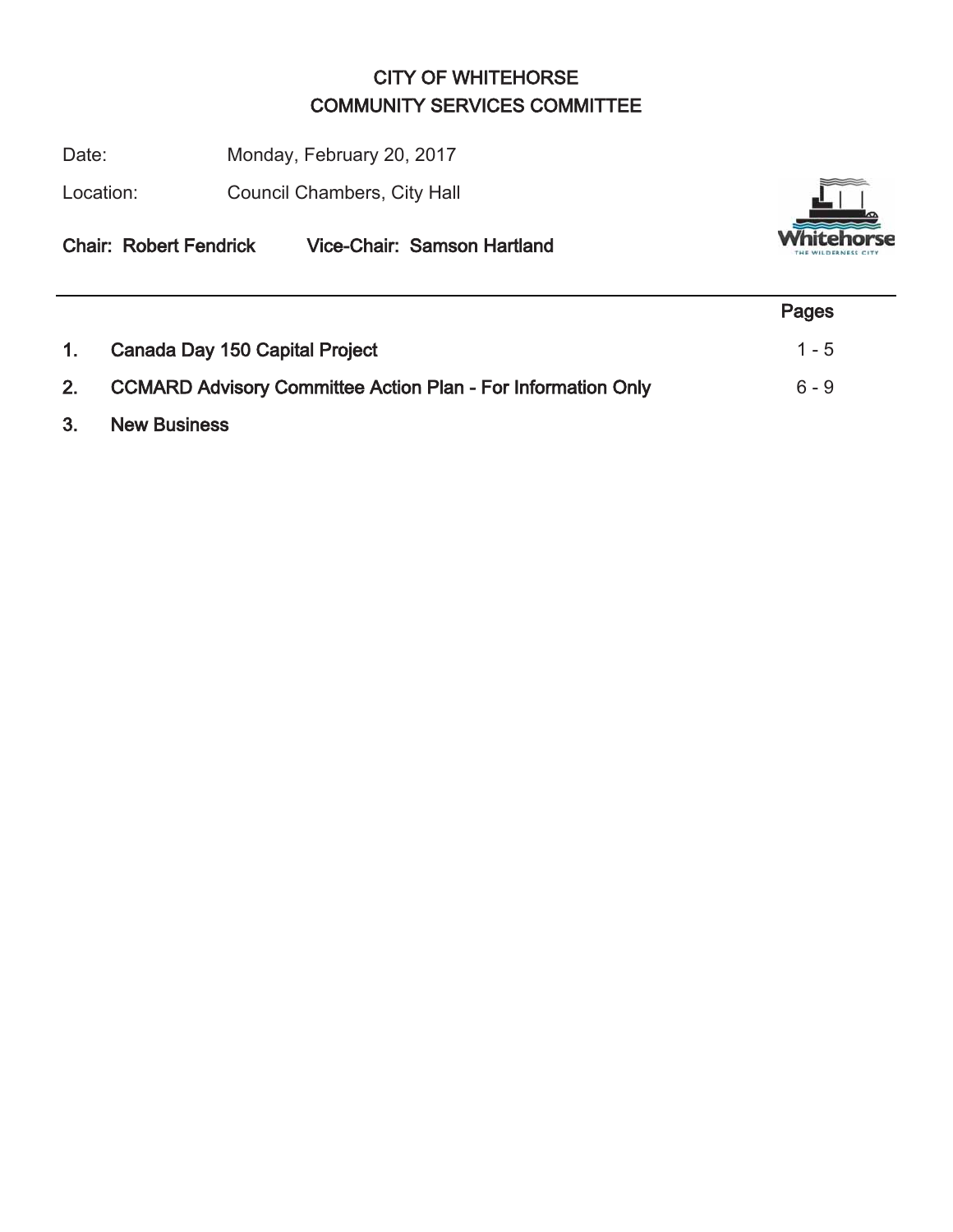# **ADMINISTRATIVE REPORT**

**TO**: Community Services Committee **FROM**: Administration **DATE**: February 20, 2017 **RE**: Canada Day 150 Capital Project

**ISSUE** 

Accept a grant from the Department of Canadian Heritage, Government of Canada for a Canada Day 150 project and amend the capital budget accordingly

### **REFERENCE**

Celebrate Canada Period, Celebration and Commemoration Program – Canada 150 Fund

### **HISTORY**

The year 2017 marks the 150<sup>th</sup> anniversary of confederation and the City plans to host a major event for Canada Day designed to celebrate Canada 150.

The event will bring Canadians together through active participation and will celebrate our diversity in inclusive ways. It will be a signature event at Shipyards Park and along the Riverfront Trail featuring local and Canadian talent and public activities.

The goal of the Canada 150 Fund is to create opportunities for Canadians to participate in local, regional, and national celebrations that contribute to building a sense of pride and attachment to Canada. The City has now received confirmation of a grant in the amount of \$175,000, and a budget amendment is required. The budget for the total project is currently \$235,100 and the difference will be sought through sponsorship.

### **ALTERNATIVES**

- 1. Accept the grant and amend the capital budget
- 2. Do not accept the grant

### **ANALYSIS**

In past years the Royal Canadian Legion Branch 254 has hosted Canada Day with the support of the City. Canada 150 is a unique time in our nation's history, and Whitehorse has an opportunity to be part of a nationwide celebration. Funding from this grant is only available for eligible projects and applicants for 2017. The grant allows the City to facilitate increasing the scope of community celebrations and engagement.

If additional sponsorship is not received the project budget will be revised to reflect only the grant of \$175,000.

### **ADMINISTRATIVE RECOMMENDATION**

THAT Council amend the 2017 to 2020 capital budget by adding the Canada Day 150 Project in the amount of \$235,100, funded by a \$175,000 grant from the Department of Canadian Heritage, Government of Canada and local sponsorship.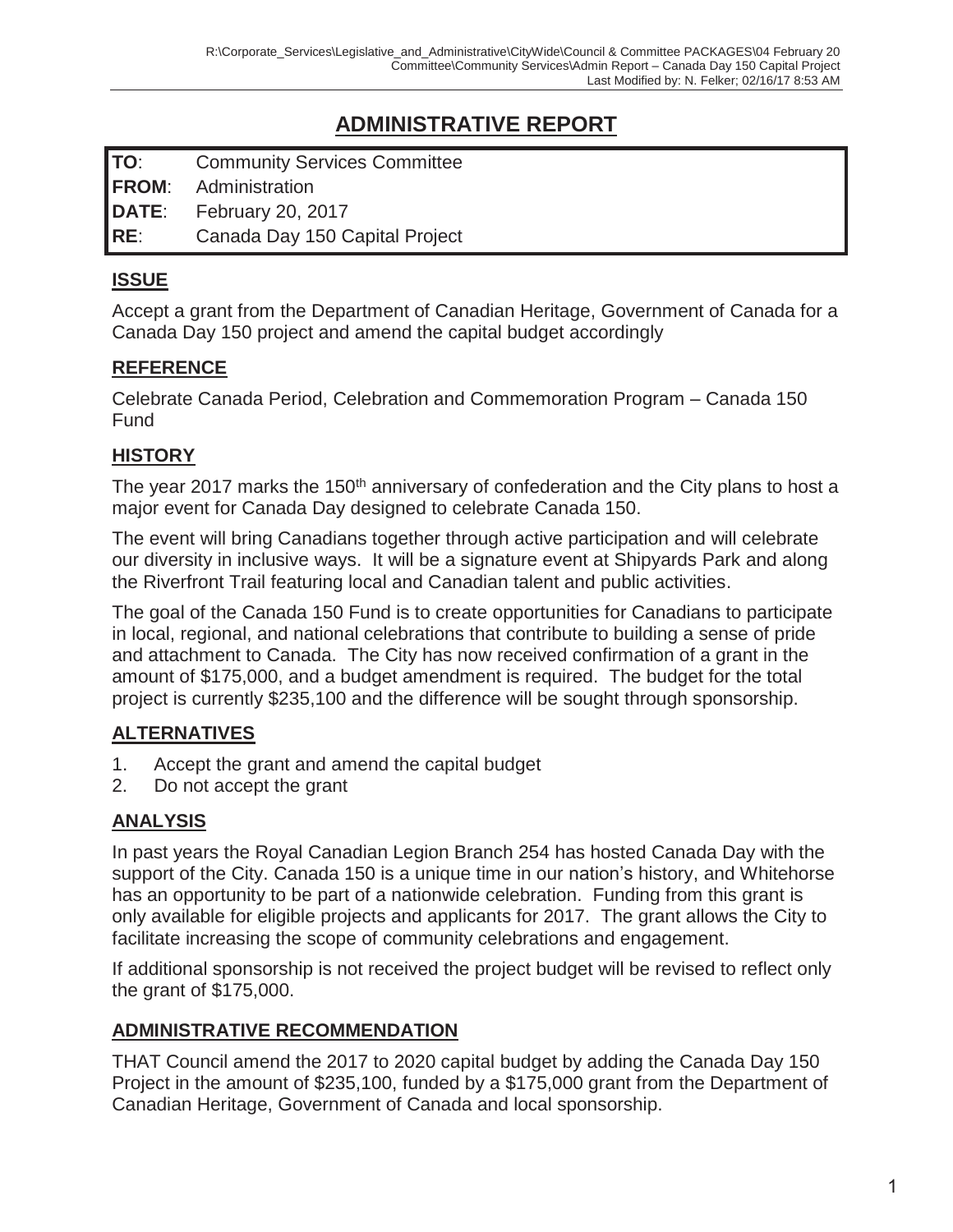### **Background**

- x In 2017, Canada will celebrate the 150th anniversary of Confederation. This commemoration provides Canadians with the opportunity to celebrate our shared values, our accomplishments, and instill pride. Through the delivery of large scale events in major cities, both at the start of the year, and during the Celebrate Canada period of June 21 to July 1, 2017, Canadians will be inspired to come together to participate in memorable events in their own communities.
- Canada's 150 anniversary represents a unique opportunity to highlight the evolution of our country from its Indigenous origins (June 21 - National Aboriginal Day), contact with the French and the birth of our francophone heritage (June 24 – La Célébration de la francophonie canadienne), through to more recent waves of immigration that have led to the development of a diverse and inclusive society (June 27 - Canadian Multiculturalism Day). These celebrations will culminate in large Canada Day celebrations (July 1) that will maximize visibility and create enthusiasm and excitement for the anniversary.
- The emphasis on major cities as epicentres for Canada 150 celebrations builds upon the Department's experience to date in delivering successful major events within the context of the Québec City 400 Anniversary celebrations, Vancouver 2010 Olympic Torch Relay and Canada Day celebrations in the Capital. By extending and enhancing celebrations in a large number of major urban centres, Canadians will have more direct access to events, allowing for regional identities to flourish within the greater national context. Events will become focal points for promoting a shared Canada 150 experience, building a critical mass of support, and harnessing the collective energy and spirit of Canadians to build momentum that will be sustained throughout 2017 and beyond.

#### **Rationale for these general requirements**

- Given the limited time frame to deliver Celebrate Canada period events, the following general requirements are intended to facilitate discussions with potential clients and expedite the application process to the Canada 150 Fund – major events stream for Celebrate Canada period events.
- These requirements are to be used along with regular Program guidelines and Form and do NOT replace either.

### **GENERAL REQUIREMENT FOR CELEBRATE CANADA PERIOD EVENTS**

#### **1. Programming**

Clients will ensure that the CDA 150 Celebrate Canada period Events:

 $\bullet$  Be free of charge, accessible, and open to the public;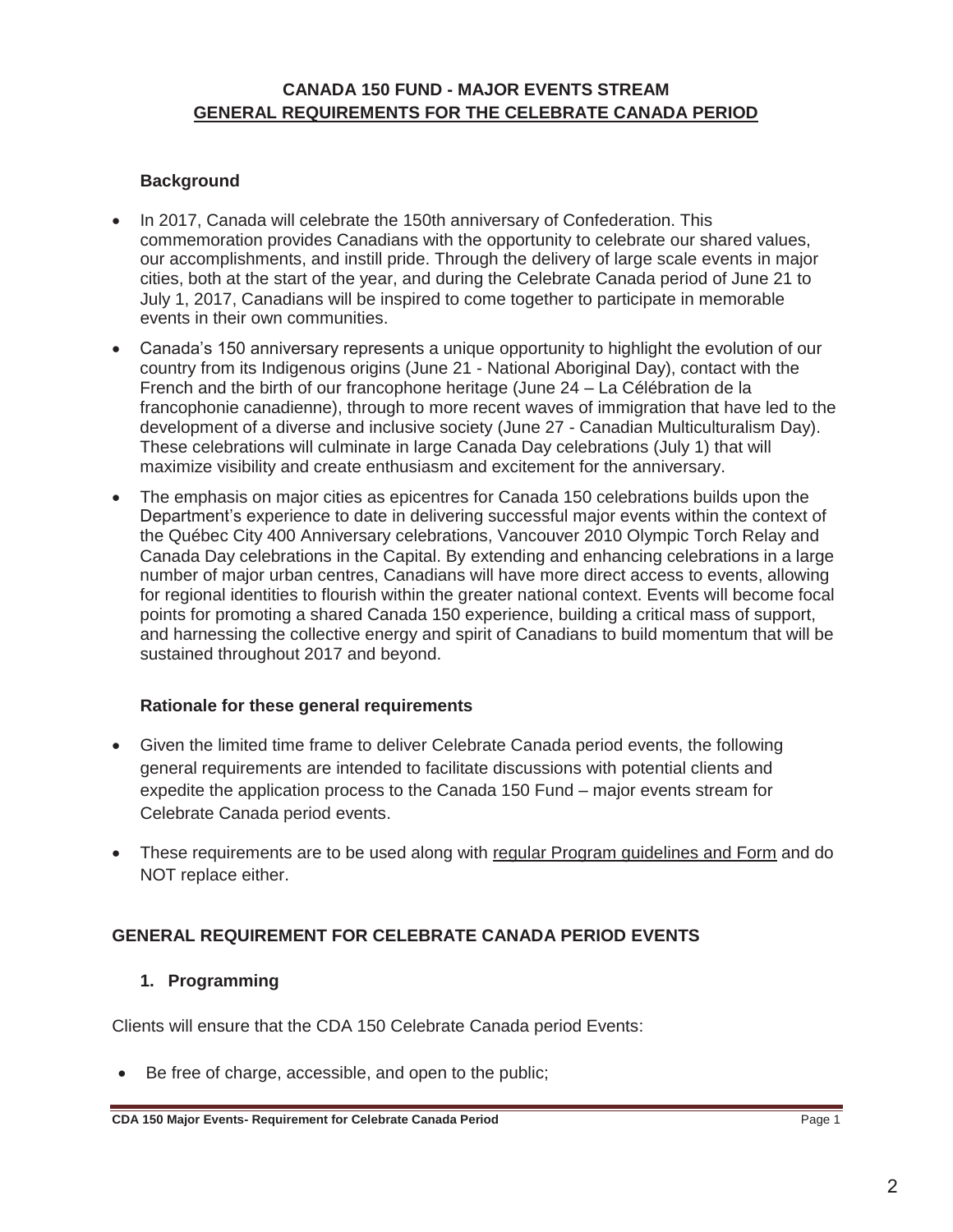- are delivered in the two official languages of Canada;
- engage Official language Minority Communities as presenters and participants, where present;
- create opportunities that promote active participation and bring Canadians together to mark and celebrate our diversity in inclusive ways;
- showcase local artistic talent that features Indigenous, ethnocultural, and youth-focused elements as well as the cultural diversity of the local communities;
- involve various event formats and content (e.g. block parties, sunrise ceremonies, Pow Wows, performances, etc.);
- comprise exceptional staging (as compared to regular events of same nature);
- feature marquee talent in various artistic fields;
- contain a strong multimedia component that presents an inspiring mix of technology and new forms of entertainment;
- promote Canada 150;
- acknowledge Government of Canada support;
- If clients propose enhancements to recurring events, they must show how the activities will be different in 2017 and their link to the celebration of Canada 150.

### **2. Canada's Official Languages Requirements**

The client will commit to the following through a Contribution Agreement:

• The Recipient agrees to meet the official language requirements which are to engage members of minority official language communities in the Project and to take advantage of opportunities for fostering the full recognition and use of both English and French in Canadian society.

In particular, the Recipient agrees to:

- acknowledge the support for the project in English and French.
- engage members of official language minorities in the development and implementation of the Project, when appropriate.
- invite the official-language minority community to participate in the event.
- provide basic project information and promotion in English and French (this includes announcements, press releases and media events to promote the event and social media such as Twitter and Facebook, etc.). These materials will be submitted for review by departmental officials before being publicly released.
- present all information on the website in both official languages and ensure information is presented at the same time and of equal quality.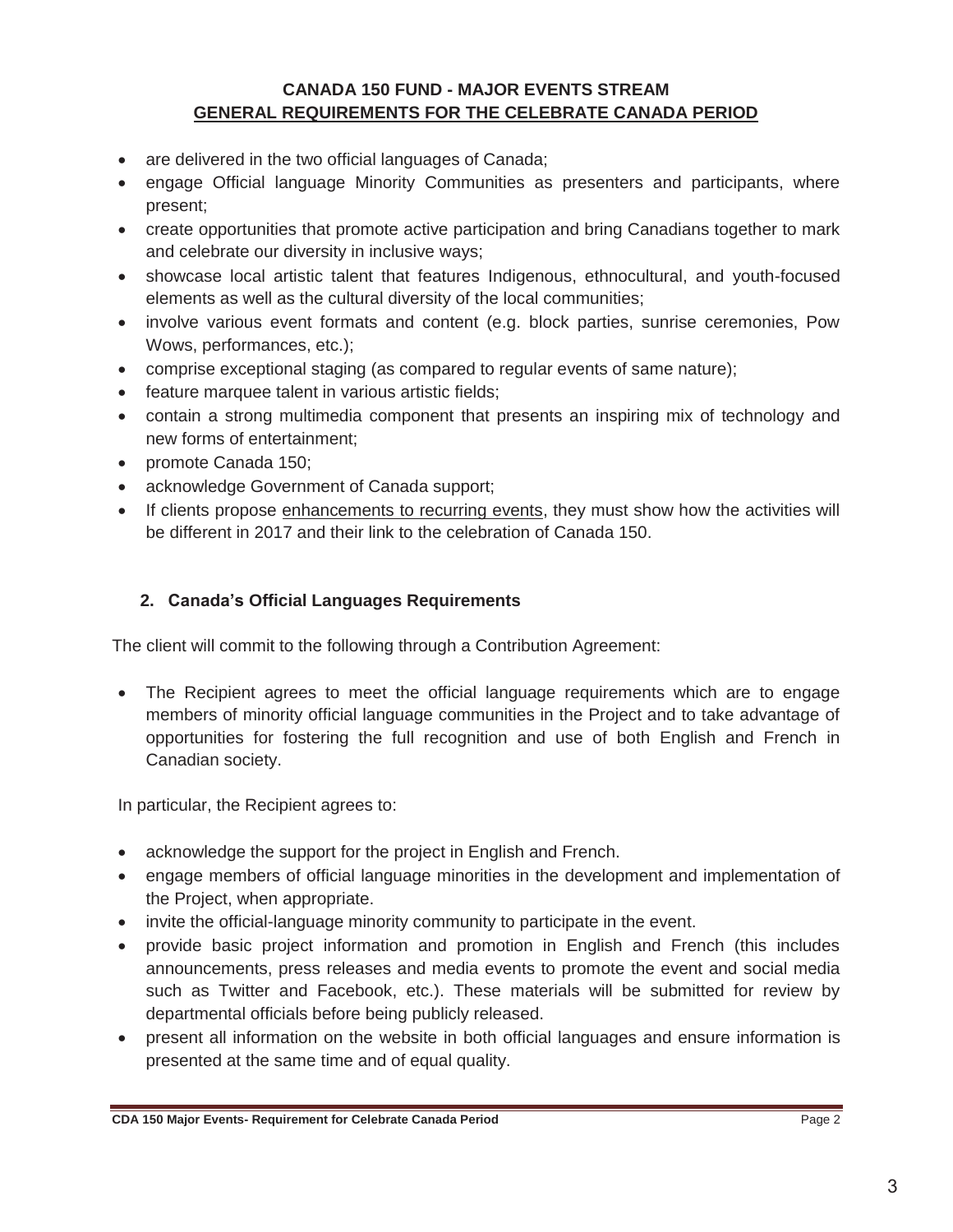- ensure that all activities hosted by the Recipient are held in both English and French; that key event services (such as safety announcements, information kiosks, first aid stations, etc.) are provided in English and French by having a sufficient number of bilingual personnel available at all times; and that main signage is in English and French. Digital images are to be submitted for review by departmental officials before signs are installed.
- use official language minority media to promote the project locally.
- include and represent the official language minority communities in cultural and artistic events.
- feature artists and performers from the official language minority community prominently in oral and visual components of the project.
- ensure that the Master of Ceremonies of each event conducts the event, including the introduction of artists, equally in both English and French.
- provide the Minister with an official languages plan that will indicate how the above requirements will be met.

#### **3. Acknowledgement of Government of Canada Support**

• See Annex E of the CDA 150 Contribution Agreement – Acknowledgement of financial assistance.

#### **4. Expected Outcomes**

- Major urban centres will become focal points for Canada 150 celebrations throughout the year ensuring that Canadians have more direct access to events, and are highly engaged.
- Events will foster an inclusive Canadian identity, recognize the rich and unique contributions of our diverse population and generate a strong sense of pride and belonging to Canada.
- Investments in events major urban centres will create opportunities to showcase Canada, generate direct and indirect economic activity and support Canada's tourism sector in 2017 and beyond.
- Canada 150 branding at Celebrate Canada period events will ensure a broad recognition of the role of the Government of Canada in marking this important milestone.

#### Results will be measured by:

- estimated number of participants per event
- number of volunteers involved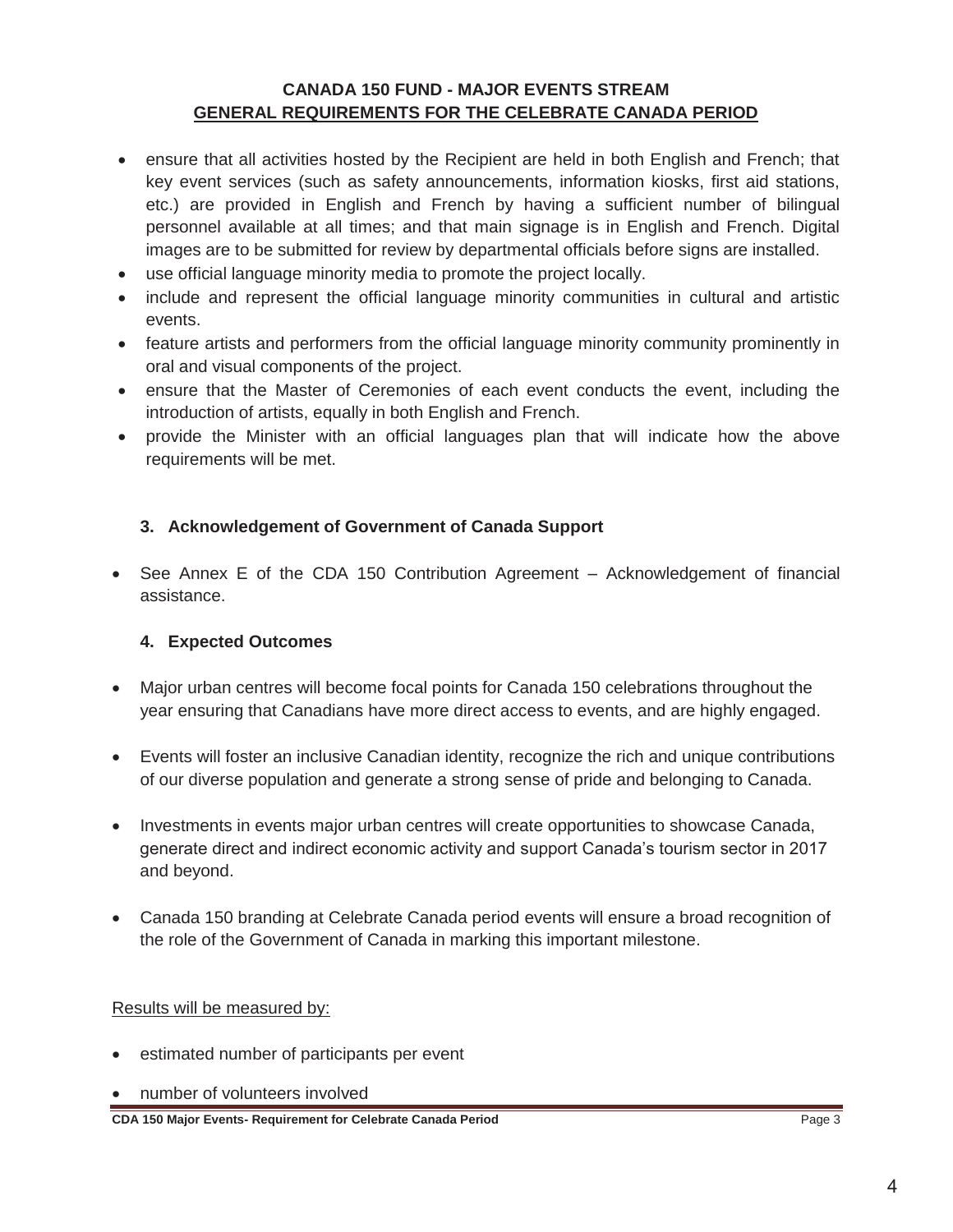- number of partners including private and not-for-profit sectors, schools, municipal and provincial and territorial governments
- levels of economic impact generated by Canada 150 events
- survey results and exit poll information
- media coverage.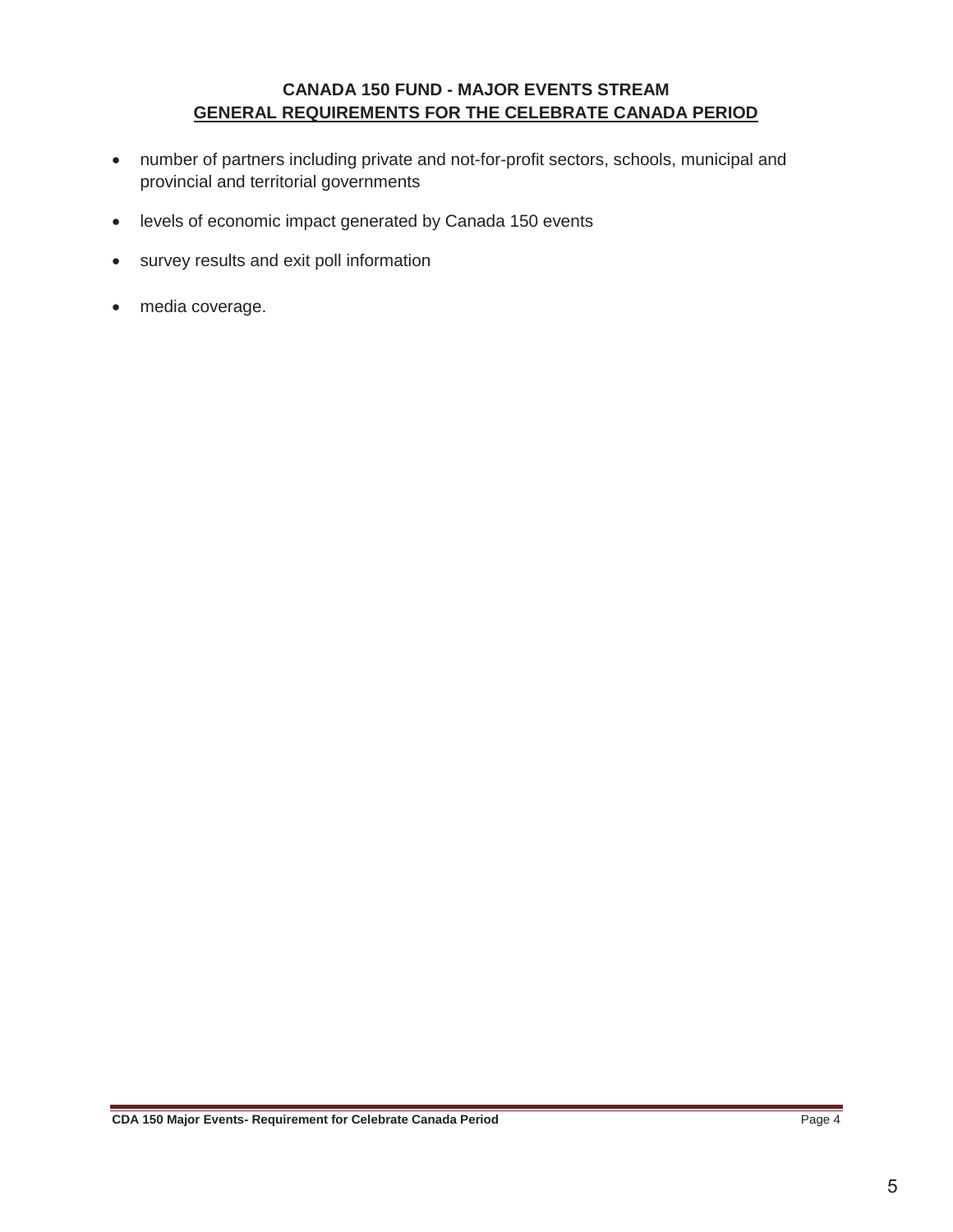# **ADMINISTRATIVE REPORT**

**TO**: Community Services Committee **FROM**: Administration **DATE**: February 20, 2017 **RE**: CCMARD Advisory Committee Action Plan – For Information Only

### **ISSUE**

CCMARD Action Plan for 2017

### **REFERENCE**

**Attachment** 

### **HISTORY**

The Terms of Reference for the CCMARD Advisory Committee indicate that an action plan is to provide short and long-term goals for addressing racism and discrimination as well as promoting diversity and equal opportunity within City of Whitehorse plans, policies, services and facilities.

### **ANALYSIS**

Following new member appointments for the CCMARD Advisory Committee in late 2016 a workshop was conducted to prepare the Action Plan for 2017. The Action Plan is now being presented to Council for information. Councillor Fendrick is the appointed ex-officio Council representative. Council may at any time request additional information on the committee work outlined in the Action Plan and may also direct any requests for advice on City plans, policies and services to this committee.

In the past this Committee has brought motions forward for Council consideration such as the call for a national inquiry into the murdered and missing aboriginal girls and women, the formal acknowledgement by the City of the Truth and Reconciliation Commission's (TRC) Final Report and Calls to Action and the City's participation in supporting the Canadian Race Relations Foundation Symposium.

The interdependencies of this committee's work and the City's internal working group related to the TRC Calls to Action are recognized and reflected in the CCMARD Advisory Committee's top priority of monitoring the City's progress on the TRC Calls to Action for municipalities.

In addition to working on the Action Plan items, the committee meetings are an effective information sharing opportunity for a variety of inclusive community initiatives celebrating our diversity.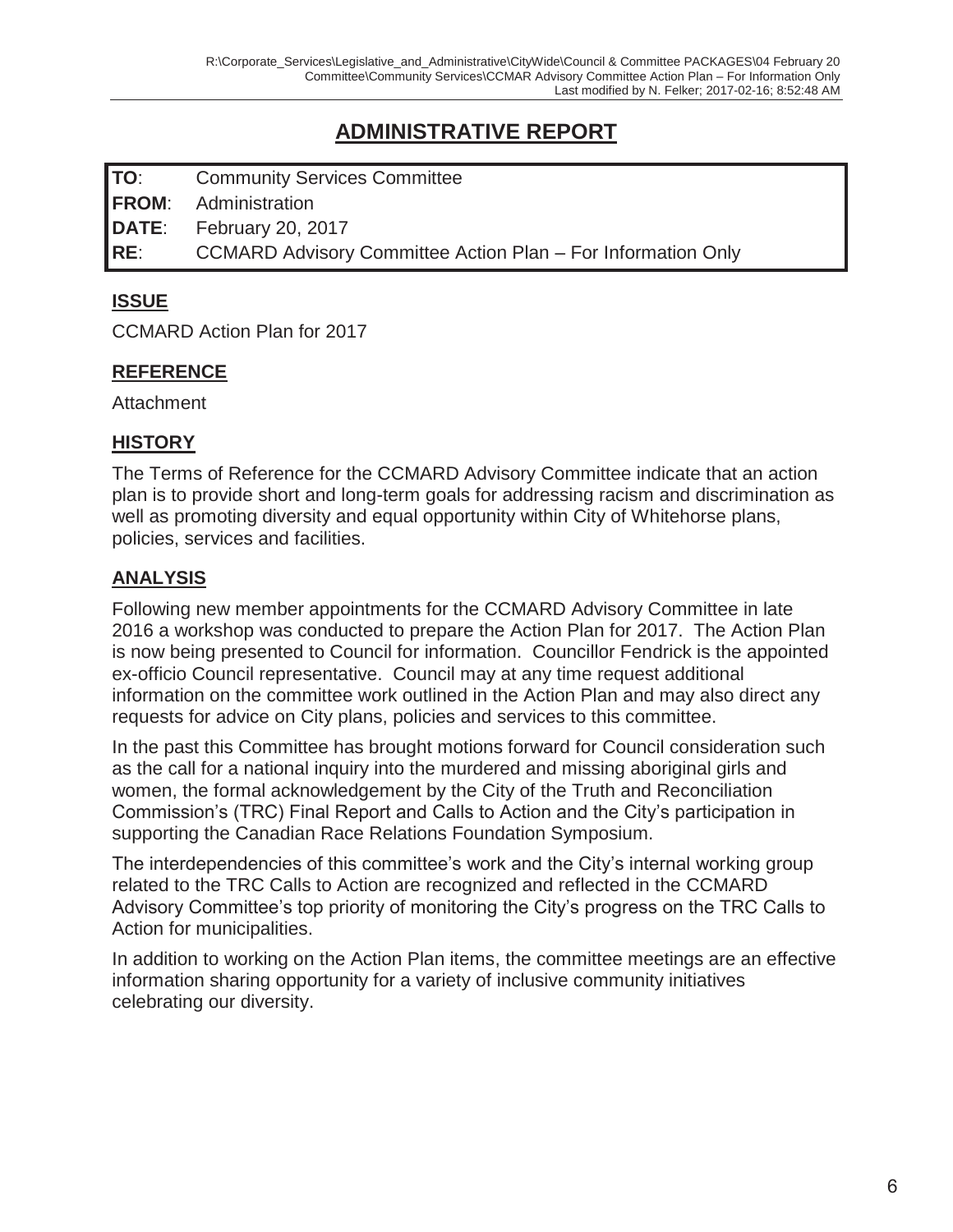Draft CCMARD Advisory Committee Action Plan 2017 Draft CCMARD Advisory Committee Action Plan 2017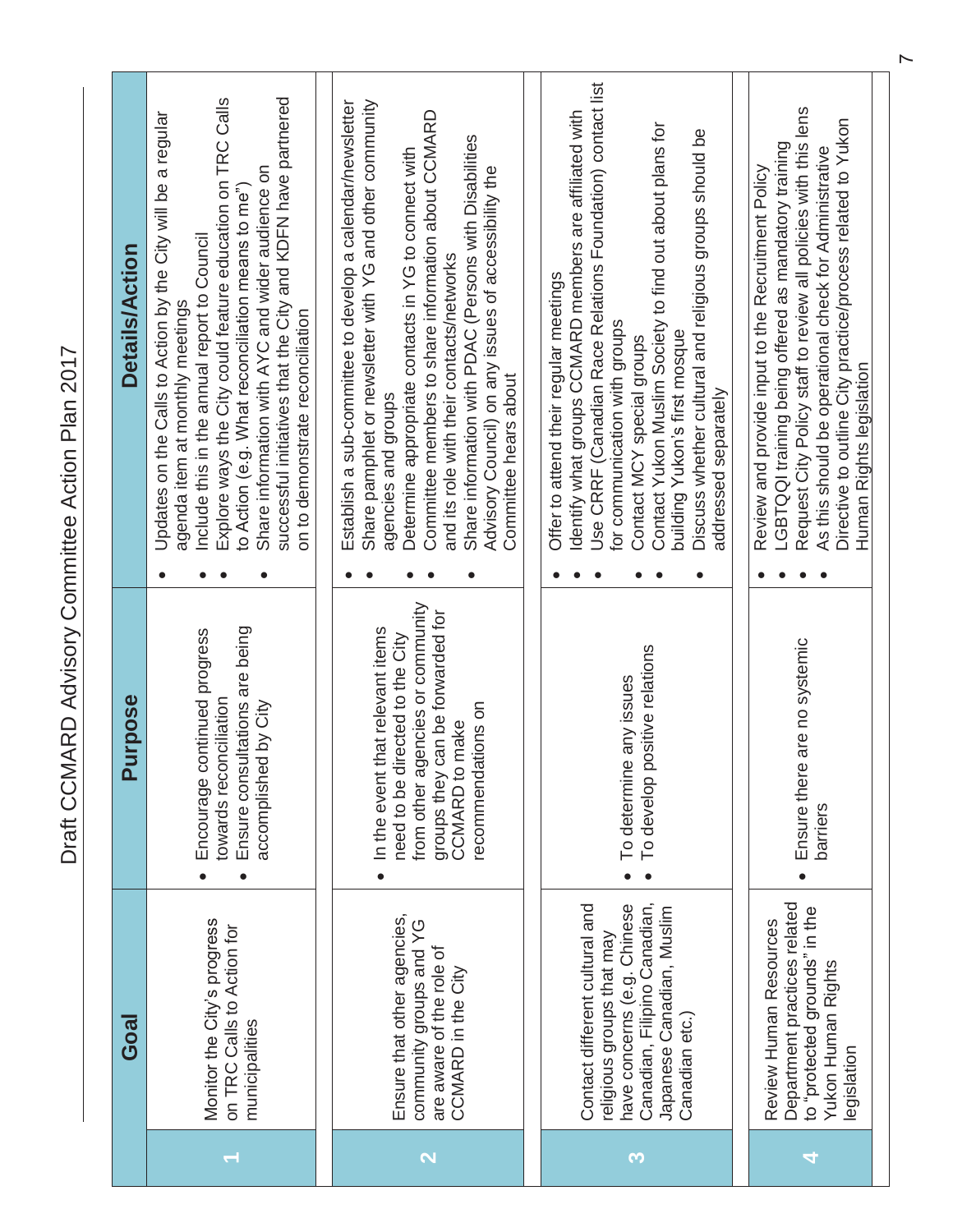| İ<br>$\frac{1}{2}$<br>$\mathbf{r}$ |
|------------------------------------|
| ı                                  |
| $\frac{1}{2}$                      |
|                                    |
| ا<br>ا                             |
| (                                  |
| ミくく                                |
|                                    |
| ĺ                                  |
| ֡֕<br>֧֧֚֝<br>֧֚֝                  |
|                                    |
| .<br>(                             |
| ĺ<br>١                             |

|                 | Goal                                                                                                                          | <b>Purpose</b>                                                                                                 | Details/Action                                                                                                                                                                                                                                                                                                                                                                                                                        |
|-----------------|-------------------------------------------------------------------------------------------------------------------------------|----------------------------------------------------------------------------------------------------------------|---------------------------------------------------------------------------------------------------------------------------------------------------------------------------------------------------------------------------------------------------------------------------------------------------------------------------------------------------------------------------------------------------------------------------------------|
| LO <sub>1</sub> | messages around relevant<br>dates to promote inclusion<br>Prepare community public                                            | and draw attention to social issues<br>to promote inclusion<br>Utilize the relevant dates as an<br>opportunity | Establish a sub-committee to select 5 dates and develop key<br>Prepare a calendar and include all group contacts related to<br>messages that can be utilized for press releases,<br>proclamations etc.<br>the issue/date                                                                                                                                                                                                              |
| $\bullet$       | programs and services and<br>Review City policies, plans,<br>provide input as requested                                       | To provide a lens of inclusivity                                                                               | Provide list of City policies and review one each meeting<br>Provide input on Community Standards Bylaw (Bullying<br>Bylaw) and consider follow up on prevention initiatives<br>Ensure City Policy person is aware of opportunity for<br>Review items the City forwards for CCMARD<br>recommendations/input<br><b>CCMARD</b> input                                                                                                    |
|                 | Explore the idea of a public<br>demonstrate multicultural<br>project that would<br>inclusion                                  | Practice inclusion with a final<br>result                                                                      | Request a CCMARD member be placed on the Art Advisory<br>Council Chambers with something more representational of<br>Flags flown for special dates related to Yukon First Nations,<br>Working Team to input into RFP for artwork related to new<br>Recommend replacement of current City seal artwork in<br>various cultural groups, pride flag etc.<br>Explore potential public art piece<br><b>Operations Building</b><br>inclusion |
| $\infty$        | partner with other agencies<br>training/education in the<br>Explore opportunities to<br>to provide intercultural<br>community | Provide education and awareness<br>as a first step to understanding<br>and inclusion                           | opportunities for training and education in the community<br>developed at the Multicultural Centre and explore other<br>Develop a sub committee to review curriculum being                                                                                                                                                                                                                                                            |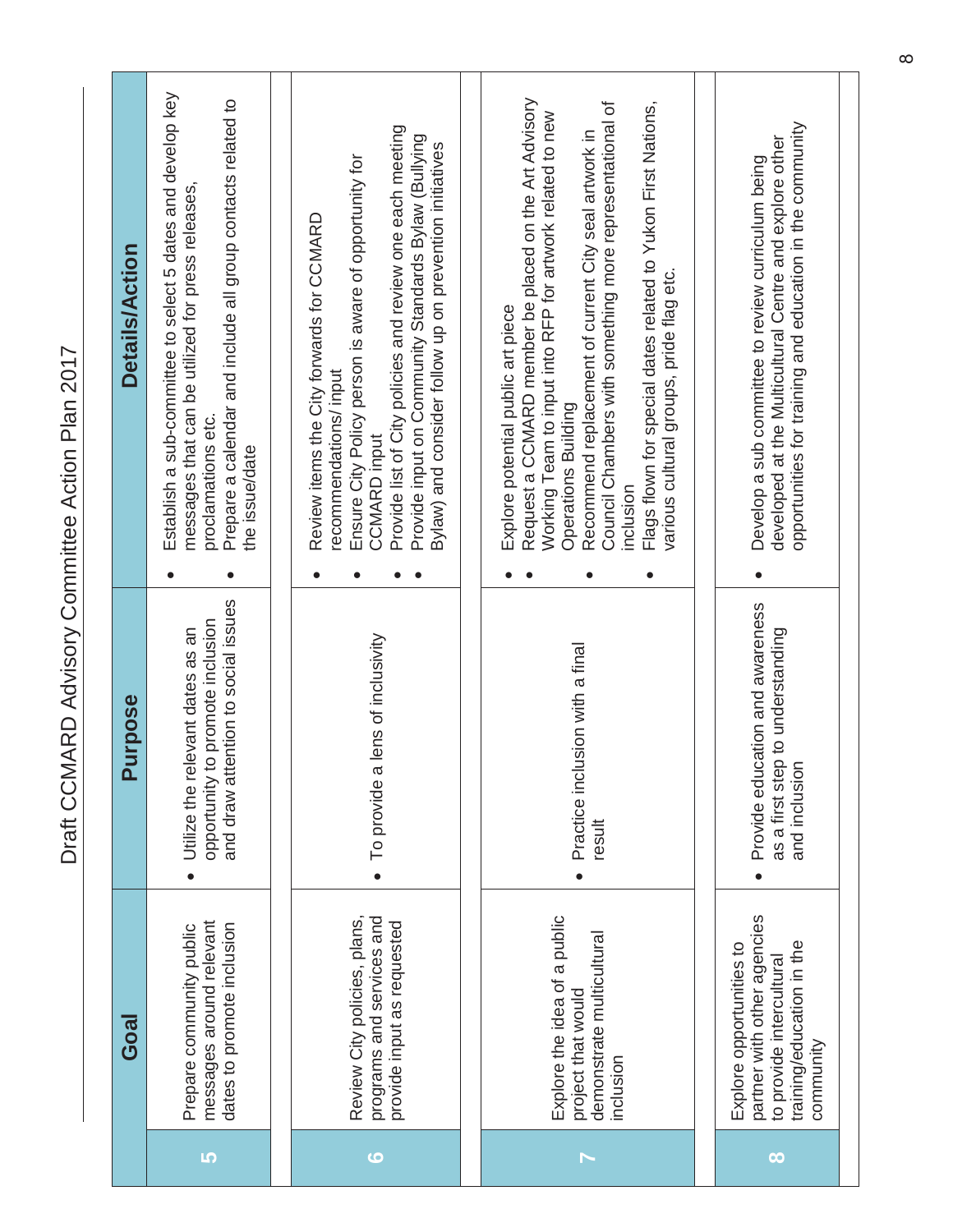| ー・ハ<br>)      |
|---------------|
|               |
| ı             |
| $\frac{1}{2}$ |
|               |
| ا<br>ا<br>I   |
| I             |
|               |
| י<br>)<br>(   |
|               |
|               |
|               |
|               |
|               |
|               |
|               |
|               |

| <b>Details/Action</b> | Explore opportunities to attend youth events as an observer<br>Contact MCY youth group to have a meeting and discuss<br>Establish a subcommittee or set aside a meeting to help<br>Contact Youth Councils for First Nations Governments<br>Contact BYTE and High School's social justice groups<br>identify actions | Explore opportunities for Human Rights Training for New<br>Identify opportunities for distribution of messaging<br>Develop a sub committee to review<br>Canadians               | City staff to submit the 2017 Action Plan to Mayor & Council<br>for information and schedule Advisory Committee review in<br>June and November |
|-----------------------|---------------------------------------------------------------------------------------------------------------------------------------------------------------------------------------------------------------------------------------------------------------------------------------------------------------------|---------------------------------------------------------------------------------------------------------------------------------------------------------------------------------|------------------------------------------------------------------------------------------------------------------------------------------------|
|                       |                                                                                                                                                                                                                                                                                                                     |                                                                                                                                                                                 |                                                                                                                                                |
| Purpose               | opportunity for a youth<br>discrimination in the community<br>voice on issues of racism and<br>Provide an                                                                                                                                                                                                           | Public education and leadership in<br>messaging is required to deal with<br>citizens experiencing feelings of<br>various community issues of<br>nalized<br>being margi          | advisory committee to Council and<br>communicate the work of the<br>To provide an opportunity to<br>the public                                 |
| <b>Goal</b>           | racism and discrimination<br>Explore youth issues of                                                                                                                                                                                                                                                                | community around balancing<br>Provide messaging to the<br>refugees and temporary<br>fairness/equity housing/<br>employment needs of<br>foreign workers and<br>residents in need | Prepare an annual report and<br>presented to City Council<br>an action plan to be                                                              |
|                       | 5                                                                                                                                                                                                                                                                                                                   |                                                                                                                                                                                 | $\mathbf{r}$                                                                                                                                   |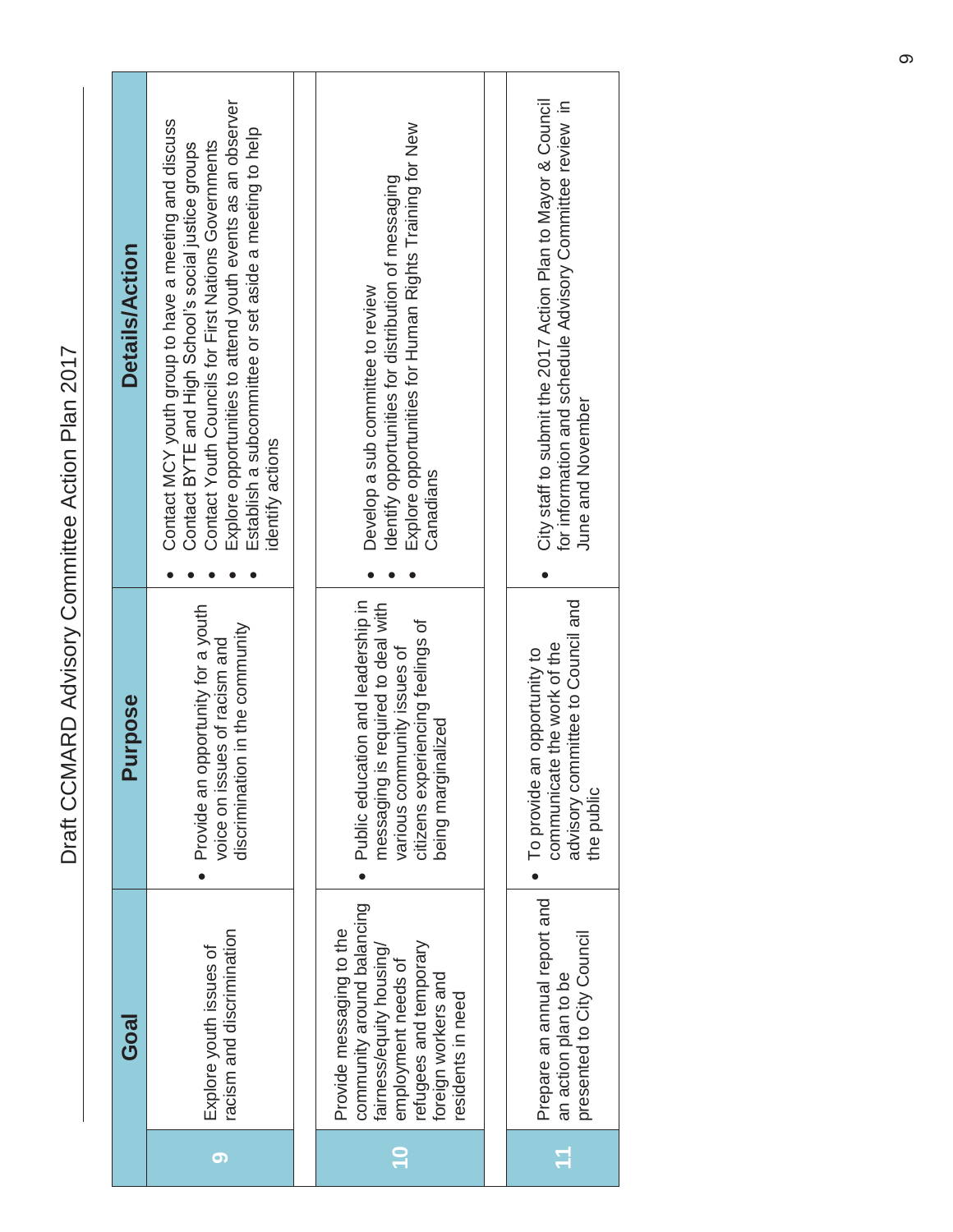# CITY OF WHITEHORSE PUBLIC HEALTH AND SAFETY COMMITTEE

Date: Monday, February 20, 2017

Location: Council Chambers, City Hall

Chair: Dan Boyd Vice-Chair: Jocelyn Curteanu



nit el

Pages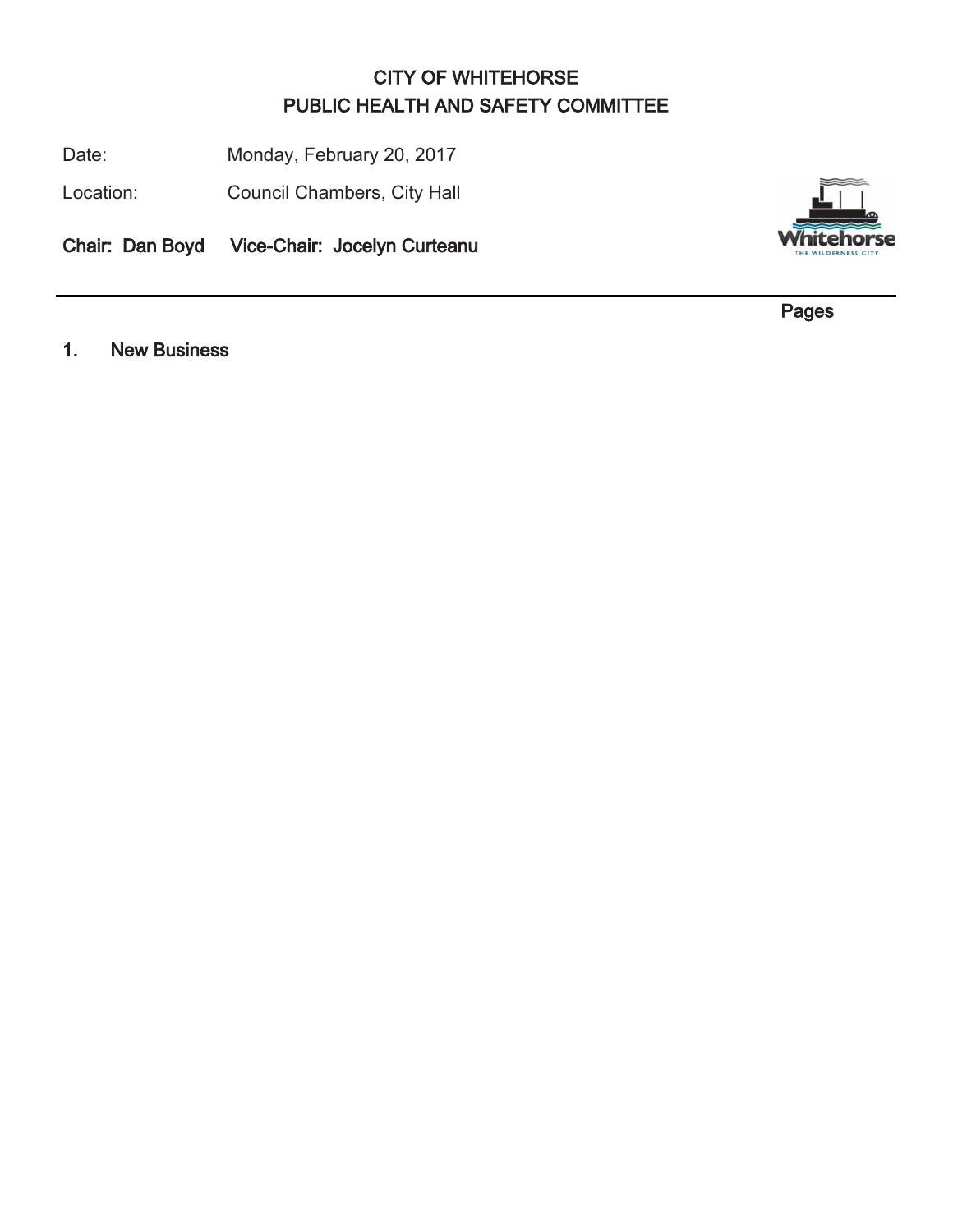# CITY OF WHITEHORSE DEVELOPMENT SERVICES COMMITTEE AGENDA

Date: Monday, February 20, 2017

Location: Council Chambers, City Hall

Chair: Jocelyn Curteanu Vice-Chair: Betty Irwin



Pages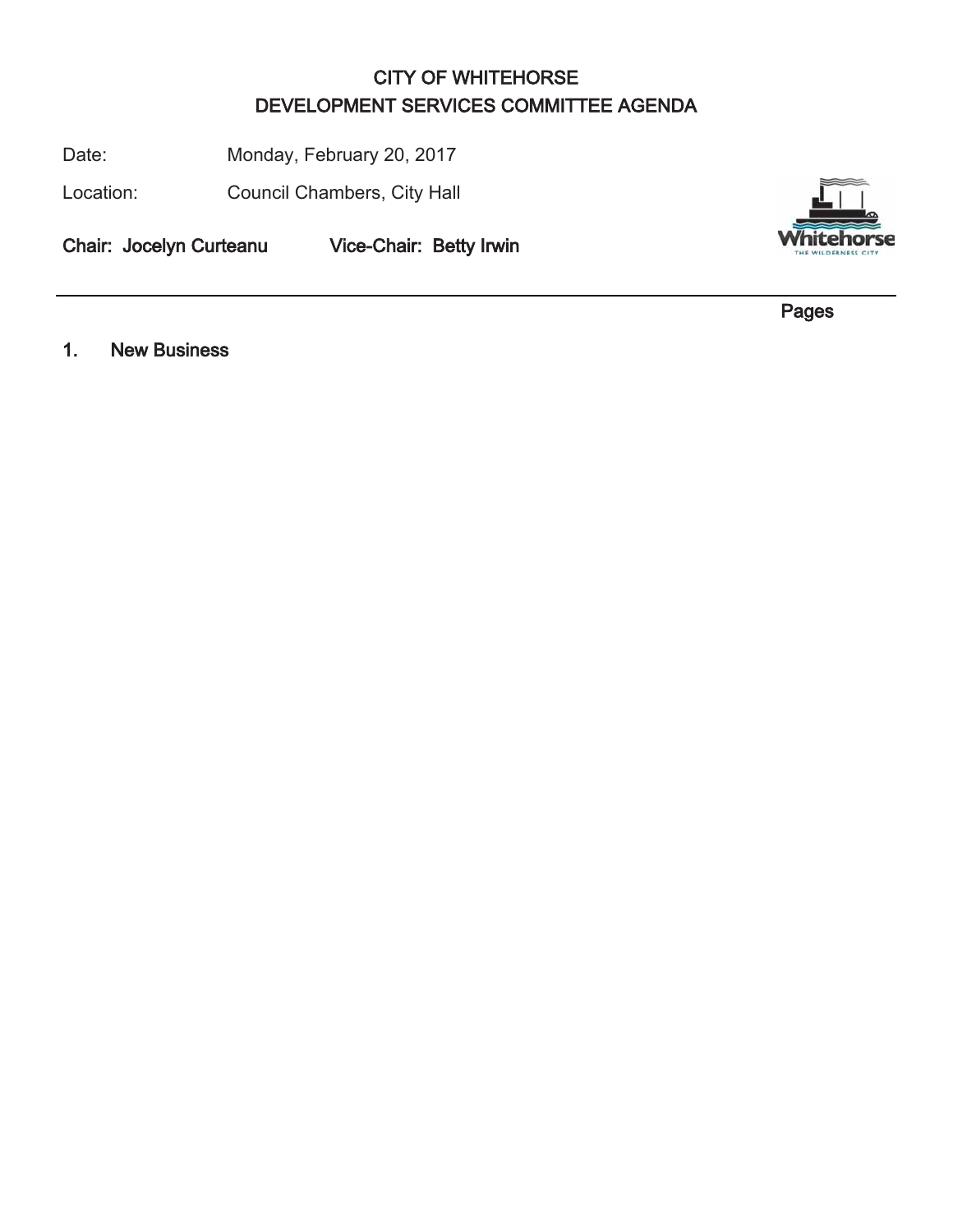# CITY OF WHITEHORSE CORPORATE SERVICES COMMITTEE AGENDA

Date: Monday, February 20, 2017

Location: Council Chambers, City Hall

Chair: Roslyn Woodcock Vice Chair: Dan Boyd



Pages